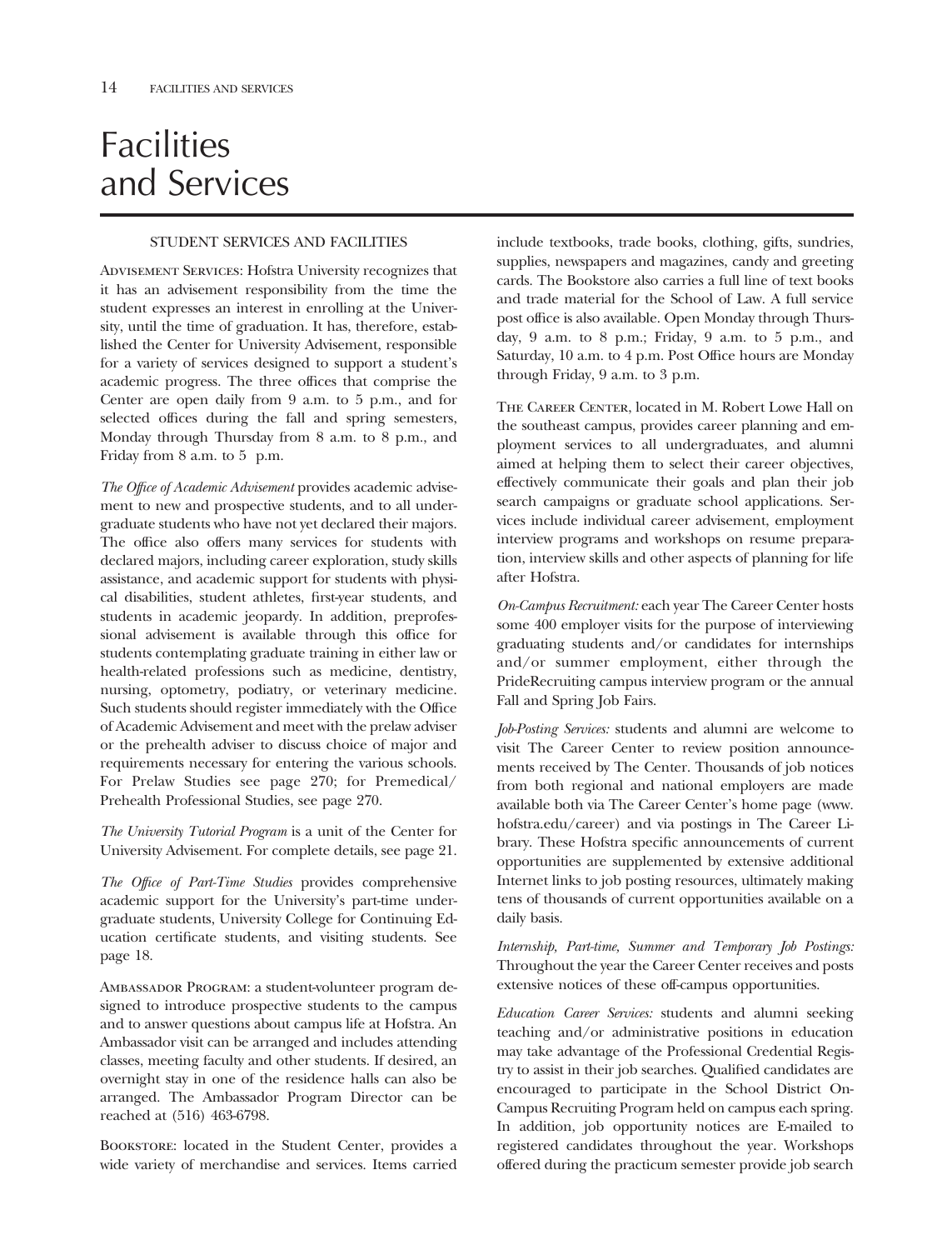advice as well as detailed information about the aforementioned services.

*Career Library:* An extensive collection of materials, available to students and alumni, includes employer directories, print and electronic job listings, informative guides to a wide variety of felds, job search guides and employer information fles. Employer fles include annual reports, position descriptions, recruiting brochures and electronic resources. In addition several computers are available for student use to explore job postings and career reference materials via the Internet. The "career services" section of the Hofstra University Home Page which can be accessed at www.hofstra.edu/career constitutes an electronic extension of the Career Library making direct access available from home, university computer laboratory or residence hall room to thousands of job postings, employer information and other career development materials. Students may access Career Library materials during office hours, Monday through Friday, 9 a.m. to 5 p.m., plus extended hours to 9 p.m. on one evening per week. For individual appointments or for additional information, call (516) 463-6060 or visit The Career Center.

Career Counseling Services: students may seek vocational counseling for assistance in making decisions related to career options and goals. Selection of a major feld of study as well as careers that are appropriate following graduation, and the suitability of graduate study, are issues that may be explored in career counseling. Following the initial counseling session, tests of vocational interests, aptitude and other relevant measures are usually given. Additional counseling interviews along with test results are used to help plan future educational and vocational decisions. Located in the Saltzman Center.

*Career Information Library:* for information about career felds and programs of study, the Career Counseling Services maintains an up-to-date collection of college and professional school bulletins, occupational books and informational pamphlets. This material covers a wide range of information on careers, such as salaries, job requirements, duties performed, etc. Any student of the University may use this material during office hours, Monday through Friday, 9 a.m. to 9 p.m.; Saturday, 10 a.m. to 3 p.m. For appointments and additional information, call (516) 463-6788 or come to Room 120, Saltzman Community Service Center.

Chaplains: The Interfaith Center, located in the Student Center, is run by Catholic, Jewish, Muslim, and Protestant Chaplains at Hofstra University and work closely with each other and with students. Spiritual guidance and assistance is offered; social events, dinners, religious services, celebrations of holidays, guest speakers, community service projects, informal and formal personal and academic counseling, retreats, international trips are only a few of the very diverse offerings of the Center.

Child Care Institute: the Lindner-Goldberg Child Care Institute in the Saltzman Community Services Center serves children from 8 weeks to 5 years of age. In cooperation with the School of Education and Allied Human Services, and other academic departments, the program offers a nurturing curriculum for young children. The Institute is open to all members of the Hofstra Family as well as to the outside community, Monday through Friday, 7:30 a.m. to 5:30 p.m. For additional information regarding fees, schedules and enrollment, call (516) 463-5194.

THE DEAN OF STUDENTS OFFICE, located in Room 243 of the Student Center, is responsible for the administration of the University Judicial System, Residential Life, Spirit Support and Volunteerism, the Wellness Center, the Interfaith Center, Freshman Advancement, New Student Orientation, Student Activities, Recreation and Intramurals and the International Students Office. Any questions, problems or suggestions regarding any facet of student life may be discussed with the Dean. The Dean of Students Offce is eager to assist you with any diffculties you may encounter and can be reached in person, via phone or through e-mail at DeanofStudents@Hofstra.edu. The Dean of Students Office also serves as a liaison for student to other areas of the University.

The Dean of Students Office provides a variety of social and educational programs designed to assist students' growth and development. In addition, information is available for students interested in Study Abroad, Student Government Association, clubs, fraternity or sorority organizations, general campus activities and volunteerism.

George Dempster Hall for Communications: located west of the Roosevelt Quad, is the home of the School of Communication, with departments of *Audio/Video/Film, Journalism and Mass Media Studies,* and *Speech Communication and Rhetorical Studies.* It also houses a highly sophisticated television production/post-production facility with two broadcast-quality studios and control rooms; extensive non-linear digital editing and cuts-only video work stations. In addition to the studio facilities, the students utilize the latest professional/broadcast quality feld production equipment. Two satellite dishes with C/Ku capability are available, one dish providing special news feeds for the broadcast journalism room, which also has access to *Associated Press, Nexis-Lexis,* and *Dow Jones* services. In addition, the facility is capable of feeding studentproduced programming to the entire campus on our own cable channels. Also located here is the University's radio station (WRHU-FM/88.7), audio production studios, a flm/video screening room, flm editing rooms, a computer laboratory, a speech performance studio, and a large dance studio.

Food Services: The Student Center Main Cafe, open Monday to Thursday, 7:30 a.m. to 7:30 p.m., Saturday,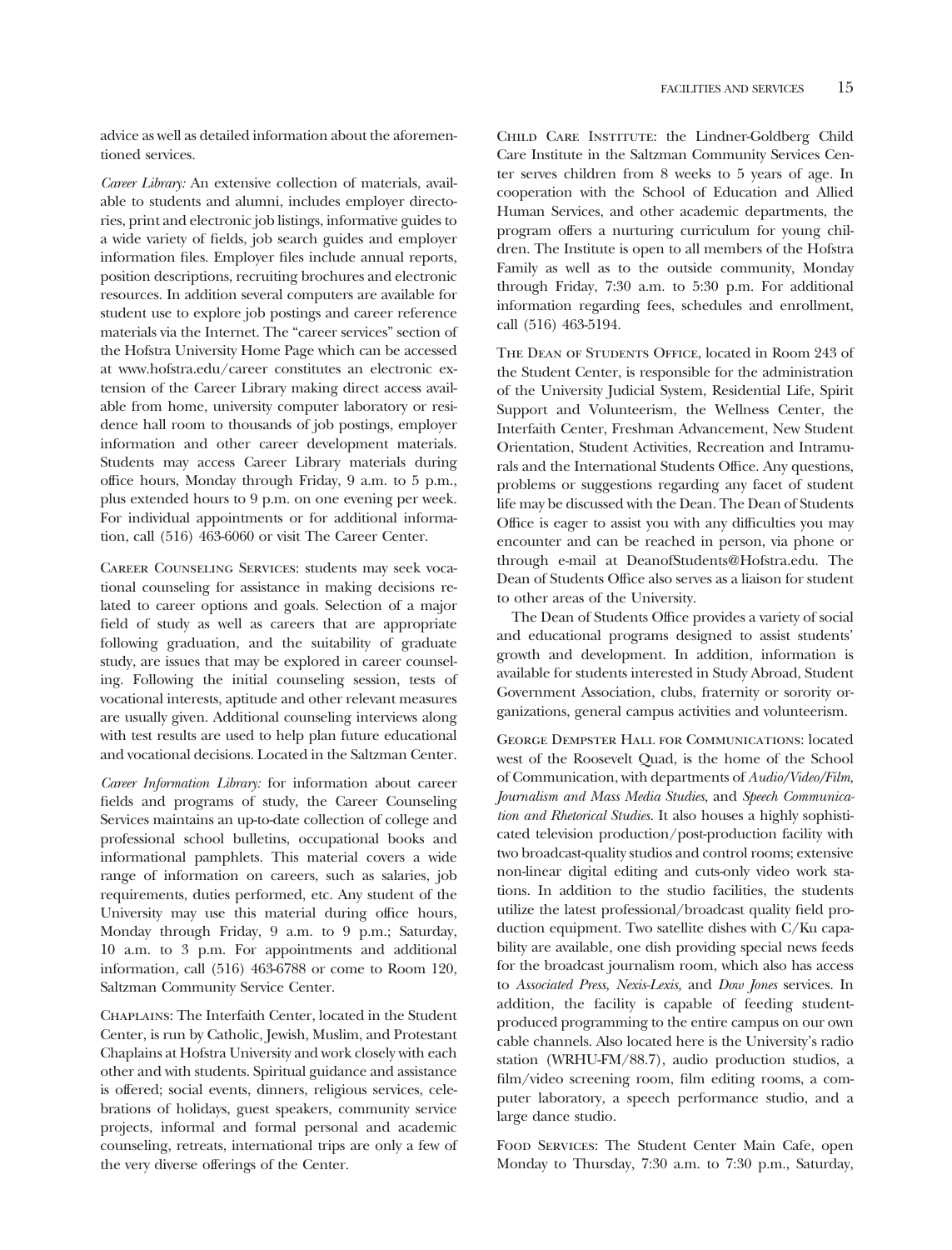10 a.m. to 7 p.m., Sunday 11 a.m. to 7 p.m. The Ratskellar, housed in the lower level of the Student Center, is open Monday to Friday, 11 a.m. to 3 p.m. Sbarro's Italian Eatery, located in the Atrium of the Student Center, is open Monday to Thursday, 11 a.m. to 2 a.m., Friday 11 a.m. to 1 a.m. Saturday, noon to 1 a.m. and Sunday, noon to 2 a.m. Also located in the Student Center Atrium is Burlaps Gourmet Coffee, open Monday to Thursday 8 a.m. to 11 p.m., Friday and Saturday, 8 a.m. to 3 p.m., and Sunday, 9 a.m. to 2 p.m.

The Netherlands, located on Oak Street is open Monday to Thursday 11 a.m. to 7 p.m., and Friday, 11 a.m. to 3 p.m.

On the North Campus in Hofstra USA: Kate & Willy's open Sunday to Thursday, 5 p.m. to 2 a.m., with table service. Dutch Treats is open Monday to Friday, 10 a.m. to 1 a.m., Saturday and Sunday, 11 a.m. to 1 a.m.

On the South Campus: Bits & Bytes in Memorial Hall is open Monday to Thursday, 7:30 a.m. to 9 p.m. and 7:30 a.m. to 3 p.m. on Friday. The Deli is located south of McEwen Hall and is open Monday to Thursday, 7:30 a.m. to 9 p.m., Friday, 7:30 a.m. to 5 p.m., and Saturday 8:30 a.m. to 3 p.m. The Breslin Kiosk located in Breslin Hall is open Monday to Thursday, 8 a.m. to 8 p.m. and 8 a.m. to 2:30 p.m. on Friday. Café on the Quad, serving Starbucks Coffee and much more, open Monday to Thursday, 8 a.m. to 9 p.m. and 8 a.m. to 5 p.m. on Friday. The Starr Cafe, located in C.V. Starr Hall, is open Monday to Thursday, 7:30 a.m. to 9 p.m. and 7:30 a.m. to 3 p.m. on Friday.

Freshman Advancement provides ongoing support services for new students. Beginning with the New Student Orientation program, the office works to provide services designed to aid in a smooth transition from high school to college. The office assists with any concern related to a students frst year experience. As a central resource for new students, the office often acts as a liaison with other areas on campus such as Admissions, Residential Life, Financial and Academic Records, Student Activities, Academic Advisement and academic areas. Services include programming to accommodate adjustment issues, counseling, academic concerns, and referral.

Publications designed to assist frst-year students include the *New Student News* newsletter and the *First-Year Student Survival Guide*. Outreach efforts are coordinated through the Faculty Early Intervention Request program. The Mentor Program is another way to reach out to students. The Mentor Program brings new students together with upper-class student mentors in a social environment. Also, the Office of Freshman Advancement sponsors the Freshman/Sophomore Recognition Awards. These awards recognize the outstanding academic achievement of students coupled with service and participation in co-curricular activities on campus.

In addition, any frst year student who may need to take a leave of absence or withdraw from the University is

required to complete an exit interview with a Dean in the Office of Freshman Advancement.

The Office of Freshman Advancement has been designed to accommodate all new students and provide the resources necessary for a successful collegiate experience. We welcome frst-year students and encourage students to stop by the office and utilize our services. The office is located in 200 Davison Hall. Our staff is available to meet with students on an appointment or walk-in basis.

Students can reach the Office by calling (516) 463-6320 or through e-mail at freshman@Hofstra.edu.

Hofstra USA, located on the North Campus, is a casual meeting place for the Hofstra community, provides music and entertainment, dining and dancing, concert facility and a theater. Kate and Willy's offers dinner from 5 p.m. to 11 p.m. with table service and a late night menu 11 p.m. to 2 a.m., Sunday through Thursday.

Friday and Saturday are reserved for student sponsored special events. Dutch Treats, a deli/grocery store is open 11 a.m. to 1 a.m. The Hofstra USA facility and outdoor gazebo are available for catered events.

INTERCOLLEGIATE ATHLETICS: Hofstra University athletics began a new era in 2001-02 as the Pride made their debut in the Colonial Athletic Association and the Atlantic 10 Football Conference. All programs, except football, compete in the 10-university Colonial Athletic Association (CAA), with league members from North Carolina to New York. Hofstra's Top 10 ranked I-AA football program made its debut in the 11-school Atlantic 10 Football Conference, with members from Virginia to Maine, in 2001.

Hofstra sponsors 18 intercollegiate athletic programs evenly divided with nine men's sports and nine women's sports. Men's sports, include baseball, basketball, crosscountry, football, golf, lacrosse, soccer, tennis and wrestling. Women's sports include basketball, cross-country, feld hockey, golf, lacrosse, soccer, softball, tennis and volleyball. All of Hofstra's intercollegiate athletic teams compete on the NCAA Division I level and face opponents from around the country.

Eight Hofstra teams, including six conference champions, competed in NCAA Championship Tournaments last year. Pride teams in men's basketball, men's tennis, wrestling, women's lacrosse, softball and men's lacrosse received at-large bids and advanced to NCAA Championship quarterfnals.

Hofstra athletic teams play and practice in state-of-theart facilities. The two-year old 90,000 square foot Hofstra Arena serves as home to the Pride men's and women's basketball programs and the wrestling program. The 15,000-seat Hofstra Stadium and the Margiotta Hall training facility are home to the Pride football, men's and women's lacrosse, and women's feld hockey programs. The recently renovated 1,500-seat Physical Fitness Center is home to the Hofstra women's volleyball program. The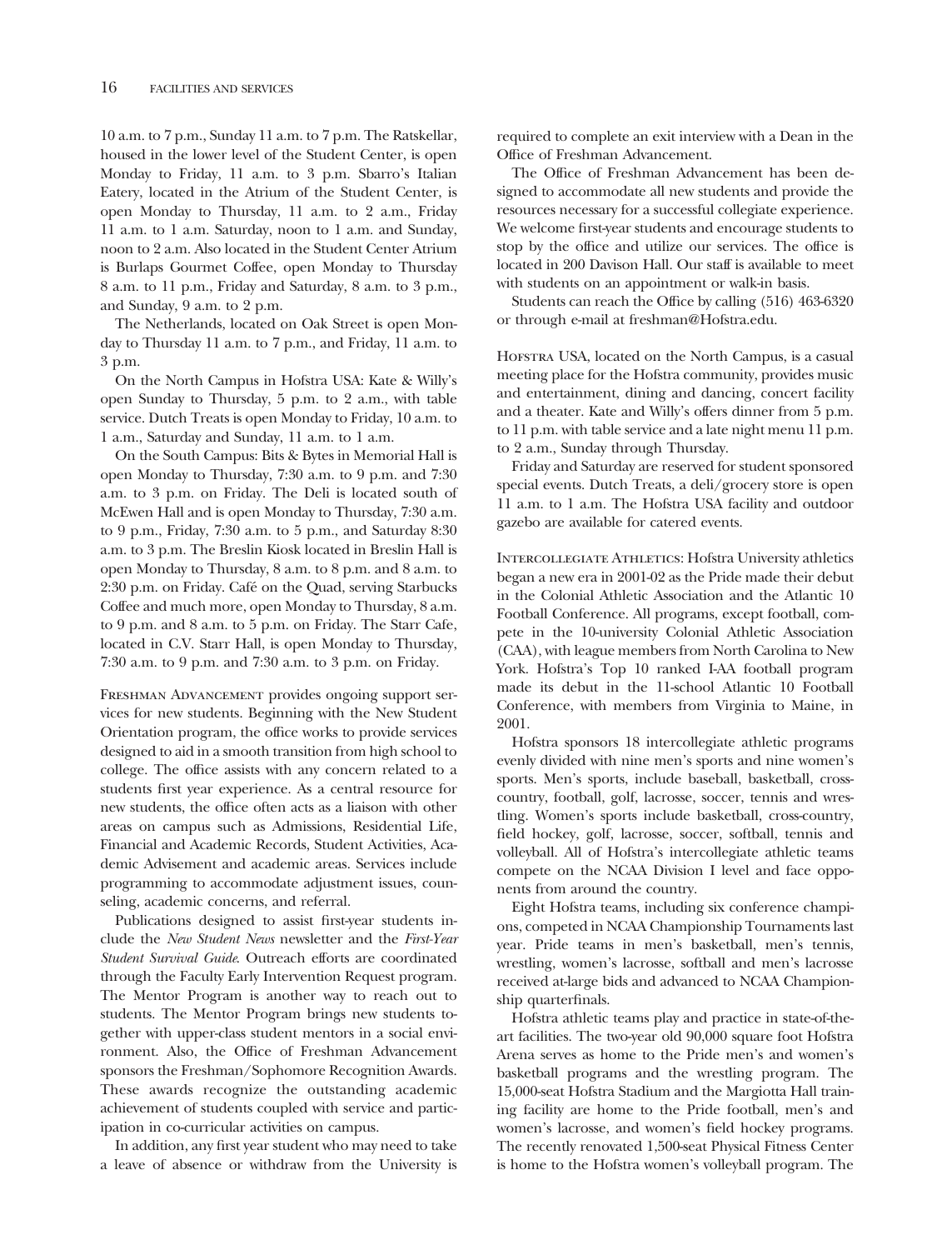two-year old Hofstra Softball Stadium is one of the best collegiate softball facilities in the northeast. University Diamond (baseball), University Field (soccer) and the nine-court Hofstra Outdoor Tennis Center also serve as home to Pride teams.

The Hofstra Recreation Center includes a multipurpose gymnasium, an indoor running track, a complete Universal and free-weight exercise room, an aerobics room, fully-equipped locker rooms, and a lounge area with billiards and ping-pong tables. Daily activities include aerobics, karate, personal training and cardio-step classes. Programs and special events, ranging from volleyball to Frisbee, are designed for all members of the Hofstra community.

The Hofstra Swim Center, located on the North Campus adjacent to the Physical Fitness Center and the New York Jets training complex and executive offices, contains an indoor, Olympic-sized swimming pool and a one and three meter diving area. Early-morning and late-night hours make it easy for everyone to dive in!

To be eligible for intercollegiate competition, a continuing student must have earned a minimum of 24 semester hours of credit and a 2.0 grade point average during the preceding academic year. This minimum shall not include grades of F, W, NCr., or INC. A frst-year student entering from high school must meet the core curriculum standards as required by NCAA regulations.

Students, faculty and staff are admitted free to all regular season athletic events.

International Students: the International Students Office is concerned with all aspects of the international student life at Hofstra: academic, social, cultural, legal, and financial. The Office provides an orientation program a week before classes begin that introduces new students to registration procedures, the English Language Program, academic policies, residential life, health services, social activities, and general University information. In addition, the Offce provides information on United States immigration regulations and acts as a liaison with the United States and overseas governmental and educational organizations. The Office assists with immigration counseling and applications for optional practical and curricular training, economic work necessity, program extensions, international student insurance, visa renewals, as well as travel assistance.

The Office plans trips and events throughout the year which are specifcally targeted to the international community and sponsors the International Student Mentor Program, a student-run program to help new international students with adjustments to campus life and American culture. The Office also sponsors the Global Alliance Program, a monthly volunteer program that allows international students to interact with the local community and offers the Hofstra international community a wide range of support services ranging from assistance with

adjustment concerns to adherence of immigration regulations.

Students are encouraged to join one of the international student organizations on campus that sponsor social and cultural events which are of interest to the entire Hofstra community: the Organization of International Students (OIS), Graduate Organization of International Students (GOIS), and the International MBA Association (IMA).

INTERNATIONAL STUDY: study abroad is one of the most effective ways of learning about our world. Hofstra students have many opportunities to earn credits while studying in other countries. Undergraduate students can choose from a number of programs which have been developed over the years by the College of Liberal Arts and Sciences, New College, the Zarb School of Business, and the School of Communication.

A brief description of Hofstra programs is listed below; all Hofstra undergraduates who meet the specifc prerequisites of any program are eligible and welcome to apply. Information on these programs is available in the International Students' Office, 243 Student Center, or from the individual Dean's Office, indicated below.

Students who want to pursue programs not listed below can be advised by the International Students Office about available programs elsewhere. To be eligible to receive credit towards a bachelor's degree, students must have courses approved in advance on the Permission To Enroll at Another Institution Form, available from the International Students Office or the Deans' Offices.

Hofstra College of Liberal Arts and Sciences: Dean's Office, 2nd floor, Heger Hall.

Each summer, Hofstra offers language and literature/ culture programs in Nice, Madrid, and Montepulciano, Italy. The Nice program involves a month of classes, Monday through Friday, which earns the student six credits in French. The Madrid and Montepulciano programs involve fve weeks of classes, Monday through Friday, which earn the student six credits in Spanish or Italian. Students reside with local families during their studies, thereby profting from an invaluable experience of daily language learning. Multiple cultural excursions round out these other programs.

The summer program in China differs from those in France, Italy, and Spain: students study in either Beijing or Shanghai for 4 weeks and spend 2 weeks traveling with a Chinese guide and the program director throughout China, thus learning frst-hand about the whole country. Cultural excursions as well as language instruction also fll out this program. Housing is provided in dormitories.

January programs are offered in London and Venice. The London program concentrates on contemporary British theater. Students are housed in hotels and meet with a Hofstra professor over a three-week period to study current plays. They then see those plays performed on the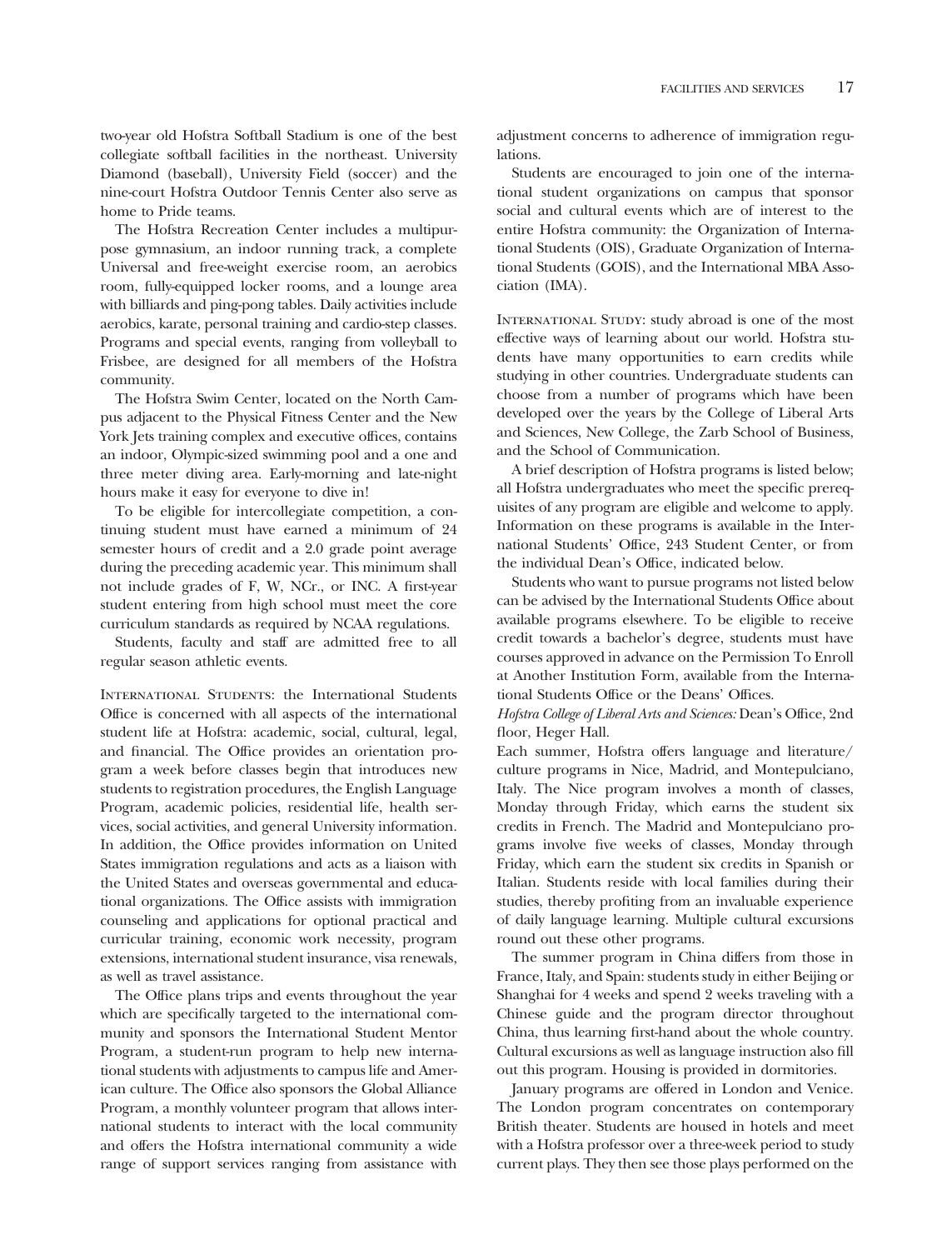stage; discussion of the performances forms an important element of the course work. Three credits in English can be earned in this program.

The three-week Venice program gives students the opportunity to earn three credits in one of the following disciplines: comparative literature, art history and architecture, or Italian. Classes meet Monday through Thursday mornings. Side trips to Florence, Padova, Burano, Murano, Torcello and cultural tours around Venice supplement classroom work. Students can enjoy weekend travel to Rome, Bologna, Milan, Verona and other Italian cities.

In addition, a tropical marine biology program is offered in Jamaica, West Indies. For a description of our facility, see Marine Laboratory listed below.

*New College:* Off-Campus Education Office, 2nd floor, Roosevelt Hall. The Off-Campus Education Program is an academic option open to Hofstra University students that affords undergraduates the opportunity to design and execute full or part-time feld projects as interns or apprentices for academic credit.

Through *Educational Programmes Abroad,* students have the opportunity to attend semester length courses while participating in internships in London, Brussels, Bonn, Cologne, Paris, Madrid, and Melbourne. Academic courses in the liberal arts and internships are available in many areas: advertising, business studies, education, health care, law, medical research, museum and art galleries, pressure groups and politics, retail, social sciences, theater and town planning.

Through the *Institute for the International Education of Students,* students may earn credits by studying, living and working for a semester or an entire academic year at one of the IES centers. These centers are located in a number of cities in the following countries: Great Britain, Spain, Italy, France, Austria, Germany, Ukraine and Russia, as well as in Australia, China, Taiwan, Japan and Singapore.

Select New College students at Hofstra University are eligible to study for one semester or an academic year at Oxford University. Students will enjoy all the main privileges of studying at an Oxford College and participating in English university life.

Frank G. Zarb School of Business: Dean's Office, 3rd floor, Weller Hall. The Hofstra-Erasmus University Joint International Summer Program is offered in Rotterdam, The Netherlands. Every summer, Hofstra University's AACSB accredited Zarb School of Business offers Hofstra students the opportunity to study international marketing and principles of international fnancial management at Erasmus University. Emphasis is placed on the multicultural context of the program, since ffty percent of each class includes students from The Netherlands and other countries. In addition, classes meet on Mondays, Tuesdays and Wednesdays, which allows students to take advantage of travel opportunities on long weekends.

The Zarb School also offers Hofstra students the opportunity to study international business at Hong-Ik University in Seoul, South Korea. Classes are held three days a week, allowing ample time for students to study and travel. *School of Communication: Dean's Office, 3rd floor, Demp*ster Hall. The School encourages its students to participate in the University's study-abroad programs whenever possible. On occasion, the School has offered a program in Israel focusing on that country's mass media. Communication faculty have also participated in University programs in Montepulciano, Nice, and Venice. Information about School involvement in this year's international programs can be obtained in the Dean's office.

Law School: Dean's Office, 2nd floor, Law School. Study abroad opportunities also exist for students at the Hofstra Law School. The Law School holds a summer law program at the University of Nice in Nice, France. Special rules govern these programs for law students. The Law School's programs are open to law students and law graduates. Graduate students in other disciplines may also be eligible. Interested students should inquire at the Law School through the Dean's Office.

Marine Laboratory: Hofstra's own facility, located on the north coast of the West Indian island of Jamaica, consists of a feet of boats, a two-story laboratory building and its own hotel, beach and dive shop.

All students, regardless of major, are eligible to enroll in tropical marine biology courses. Undergraduate and graduate courses are taught each summer.

Courses other than biology, such as location photography offered by the Fine Arts Department, and solar energy offered by the Engineering Department, have also used the facility. The laboratory is available for internships, individual projects and graduate research.

For information, contact Associate Professor Morrissey in the Biology Department.

Parking Privileges are available to all vehicles registered with the Department of Public Safety. Only by prompt registering of vehicles (including changes in state license plate numbers when necessary), the proper display of the University parking permit, and the adherence to all parking regulations, will these privileges be assured. Parking stickers must be affxed to front and rear bumpers. There is no fee for parking permits. Copies of campus vehicle regulations and parking permits may be obtained at the Department of Public Safety at the Information Center, 24 hours a day, seven days a week.

PART-TIME STUDIES: the Office of Part-Time Studies was created to meet the needs of part-time undergraduate students. Academic advisement, career search support, and information resources is provided to all current and prospective part-time undergraduate students who are in attendance or who anticipate attending the University. Office hours are Monday through Thursday, 9 a.m. to 8 p.m., and Friday 9 a.m. to 5 p.m. Located in room 105 Memorial Hall.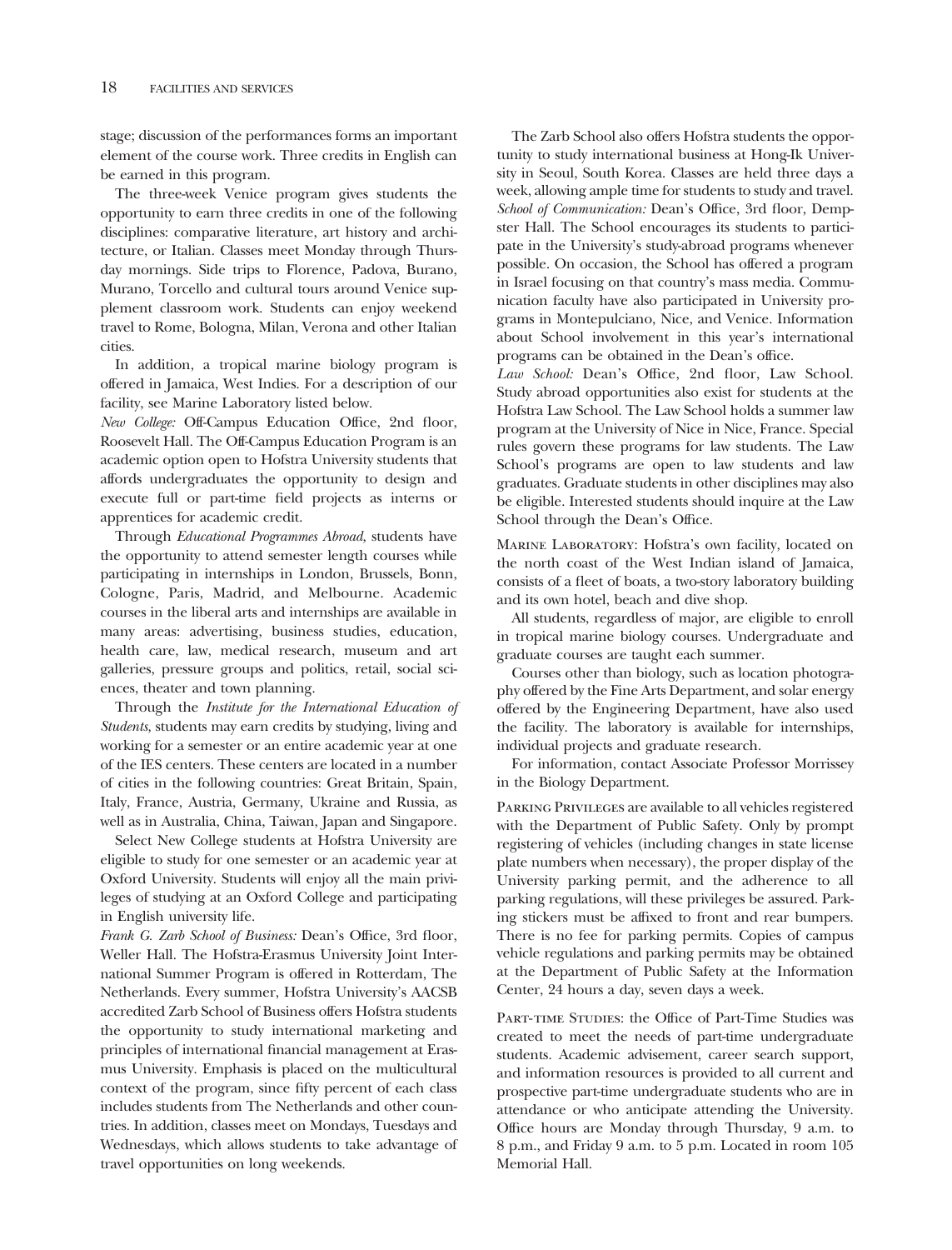PHED (Program for the Higher Education of the Disabled) and PALS (Program for Academic Learning Skills): serve the community of individuals with disabilities on the Hofstra campus by 1) providing appropriate support services to eligible students (such as registration assistance, reader/writer/attendant care referrals, interpreters, counseling, equipment loan, test administration, books on tape and liaison with sponsoring agencies); 2) fostering independent skills necessary for survival at Hofstra and beyond; and 3) working toward the elimination of architectural and attitudinal barriers. For further information for students with physical disabilities, contact the Director of PHED in the Office of Academic Advisement. For students with learning disabilities, contact the Director of PALS, a component of the Freshman Division, School for University Studies. Please see fnal page for the statement of compliance with appropriate Federal and State regulations.

Recreation and Intramural Programs: provide students, staff and faculty with opportunities to develop leisure interests through a wide variety of activities designed to complement academic pursuits. Instruction is available in a number of organized activities.

The program organizes competition in individual and team sports, which are open to all persons in the Hofstra community. A valid I.D. card is necessary in order to participate in the programs and to use the facilities. A monthly calendar of events is available. The Recreation Center (Rec Center) is located on the North Campus, east of Colonial Square.

#### *Facilities*

| Aerobic room                             | Swim Center            |
|------------------------------------------|------------------------|
| Athletic fields                          | Tennis courts          |
| Badminton courts (7)                     | $(18 \text{ outdoor})$ |
| Basketball                               | 2 indoor)              |
| $(18 \text{ indoor}, 2 \text{ outdoor})$ | Volleyball courts      |
| Dance studio                             | $(8 \text{ indoor})$   |
| Indoor track $(1/10 \text{ mile})$       | Weight-training room   |
| Jogging course                           |                        |
| (outdoor)                                |                        |
| Competition                              |                        |
| Badminton                                | $C(TX71 \t111$         |

| Daummun            | STXball lacrosse |
|--------------------|------------------|
| Basketball         | Table tennis     |
| <b>Billiards</b>   | <b>Tennis</b>    |
| European Team      | Touch football   |
| Handball           | Ultimate frisbee |
| Floor hockey       | Volleyball       |
| Free-throw contest | Water basketball |
| Soccer (indoor and | Water polo       |
| outddor)           | Water volleyball |
| Softball           |                  |
|                    | Wiffleball       |

STXball lacrosse Table tennis Touch football Ultimate frisbee Volleyball<br>Water basketball Wrestling

| Activities                                                         |                                                                                                                                         |
|--------------------------------------------------------------------|-----------------------------------------------------------------------------------------------------------------------------------------|
| Aerobic dance                                                      | Physical conditioning                                                                                                                   |
| General exercise                                                   | with weights                                                                                                                            |
| Isshinryu karate                                                   | Slimnastics                                                                                                                             |
| Modern dance                                                       | Step aerobics                                                                                                                           |
| <i>Special Events</i>                                              | Swimnastics                                                                                                                             |
| Camping<br>Hiking<br>$log/walk-a-thon (10k)$<br><b>Sport Clubs</b> | Tournaments: badmin-<br>ton, corecreational<br>volleyball, Sunshine<br>Tennis, wrestling<br>Turkey trot (5k)<br>Whitewater rafting trip |
| Athletic Trainers                                                  | Karate                                                                                                                                  |
| Crew                                                               | Rugby (men/women)                                                                                                                       |
| Danceworks                                                         | Ski                                                                                                                                     |
| Equestrian                                                         | <b>Trailblazers</b>                                                                                                                     |
| Ice hockey                                                         | Wrestling                                                                                                                               |

RESIDENTIAL LIFE: Hofstra offers a variety of living environments geared toward meeting the diverse needs of students. Six of the residence halls are high-rises offering traditional, corridor-style environments. One of these residence halls, Bill of Rights Hall, is an all-female hall. There are also four suite-style residence halls. The New Complex, the newest hall on campus, is a four-story building with two common area lounges and laundry facilities on each floor. Nassau and Suffolk are six-story buildings each containing a common area lounge on the main floor. Colonial Square is also a suite-style complex consisting of 14 individual houses. Each house has approximately 16 suites; students have the option of choosing suites with or without lounges. The Netherlands is similar to Colonial Square, with 11 houses total, six houses exclusively reserved for frst-year students. Finally, Twin Oaks is an apartment complex with units housing between 2-5 students each. See page 28 for residence rates.

Additional facilities in each residence hall include modern laundry facilities, state-of-the-art vending machines, kitchenettes, lounges and study areas. Some residence halls are equipped with recreational equipment including pool tables, ping pong tables, or video games. Upgrades in technology now allow all students direct access to the Internet, including World Wide Web, E-mail, and news services from their residence hall room. Cable and telephone services are also available in all residential buildings to provide optimum service to resident students.

The residence life program promotes community development in each residence hall/complex. Each floor has a live-in resident assistant who is available as a resource and initiates activities and programs on the floor. These programs, facilitated on a regular basis, assist students in many areas including social, educational, and recreational.

The Resident Student Association (RSA) is governed by the resident students themselves. RSA manages a budget,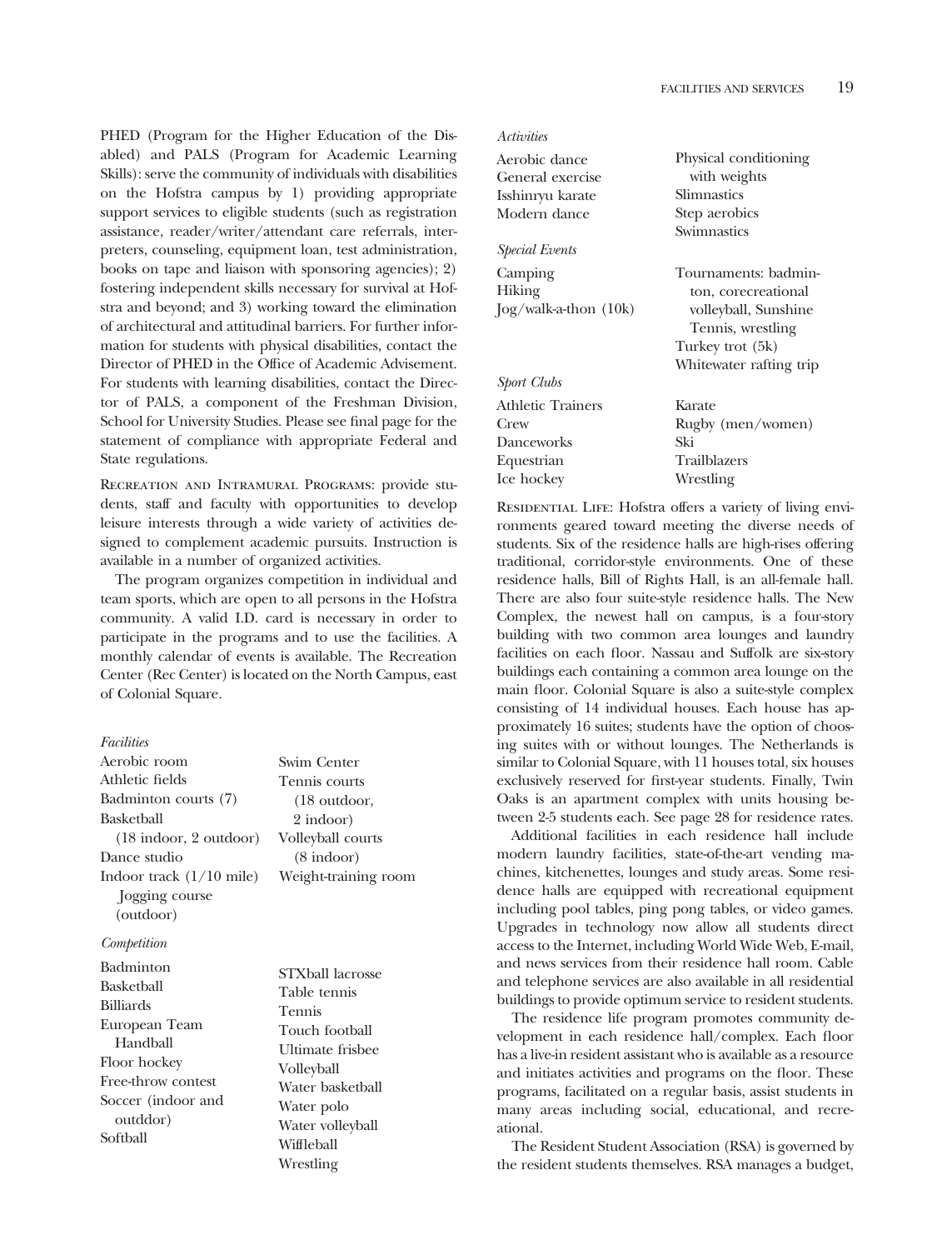organizes a wide range of social and cultural events throughout the year, and serves as advocate for the rights and concerns of resident students in matters involving the University.

For information on housing, write to the Residential Life Office located in 244 Student Center or call (516) 463-6930.

Student Activities: the Offce of Student Activities has been designed to enhance the cocurricular life of the Hofstra community and help students become more involved. We encourage students to participate in the many clubs, organizations and campus events that Hofstra has to offer. It is our job to see that each and every student gets the most out of their college experience. We feel very strongly that the best way to become a well-rounded student is to get involved! Since Student Activities is based on this belief, we have done our best to make sure that there is something for everyone. There are hundreds of conferences, lectures, workshops, cultural programs, seminars, concerts, dance parties and socials that take place at Hofstra each semester. In addition, there are more than one hundred clubs and organizations on campus. With all that Hofstra offers, all you need is the motivation and desire to want to get involved. Through your involvement, you will not only enjoy your college experience, but you will develop invaluable leadership, organizational, and communication skills. The following is a list of all the clubs and organizations that are currently active:

| Cultural Clubs            |
|---------------------------|
| African Caribbean         |
| Society (ACS)             |
| <b>African Peoples</b>    |
| Organization (APO)        |
| Asian-American            |
| Organization (AAO)        |
| Cultural Italian American |
| Organization (CIAO)       |
| <b>Hellenic Society</b>   |
| Hillel                    |

*Creative Arts Clubs*  Danceworks Imani Dance

Hofstra Gospel Ensemble Ensemble Masquerade Musical Hofstra Independent Theatre Co. Music Organization Spectrum Players

# *Media Clubs*

The Chronicle Nexus (yearbook) Font (literary magazine)

Hofstra Christian Fellowship Hofstra Organization of Latin Americans (HOLA) **Islamic Organization** Nirvana Organization of **International** Students (OIS) Protestant Community Spanish Club Unity

(newspaper) Nonsense (humor magazine)

#### *Preprofessional Clubs*

Accounting Society AIESEC International Business Society Anthropology Club Associate of Professional Health-Oriented Students (APHOS) Hofstra Tax Society Information Systems Association Institute of Management Accountants (IMA) National Association of Black Accountants National Society for Black Engineers (NSBE) Rube Goldberg Club Scabbard and Blade Army

#### *Politically/Socially Active*

*Clubs*  African Latino Fraternal Sororal Alliance (ALFSA) College Republicans of Hofstra University Gay and Lesbian Alliance (GALA) Inter-Fraternity Council (IFC)

*Service Clubs*  ACES Circle K Class of 2000-2004 Entertainment Unlimited Hofstra Concerts

*Sports Clubs*  Hofstra Crew Hofstra Equestrian Team

*Fraternities*  Alpha Epsilon Pi Alpha Kappa Psi Alpha Phi Alpha Crown and Lance Delta Sigma Phi Epsilon Sigma Kappa Sigma Malik Sigma Psi Manchester House

Athletic Trainers Club Economics Association Financial Management Association Geology Club Hofstra Marketing Society Hofstra Prelaw Society Officer Preprofessional Society Society for the Advancement of Management (SAM) Society of Hispanic Professional Engineers Women in Business Women in Communications Young Entrepreneurs Society (YES)

Inter-Fraternity/Sorority Council (IFS) Model UN Panhellenic Association Philosophy Club Political Affairs Club Students for Social and Ecological Justice Young Democrats

Organization of Commuter Students (OCS) Student Government Association Students for Non-Alcoholic Programs (SNAP)

Hofstra Ice Hockey Team Men's Rugby Table Tennis Club

Pershing Rifles Phi Iota Alpha Pi Delta Psi Sigma Alpha Epsilon Sigma Alpha Mu Sigma Pi Tau Epsilon Phi Tau Kappa Epsilon Zeta Beta Tau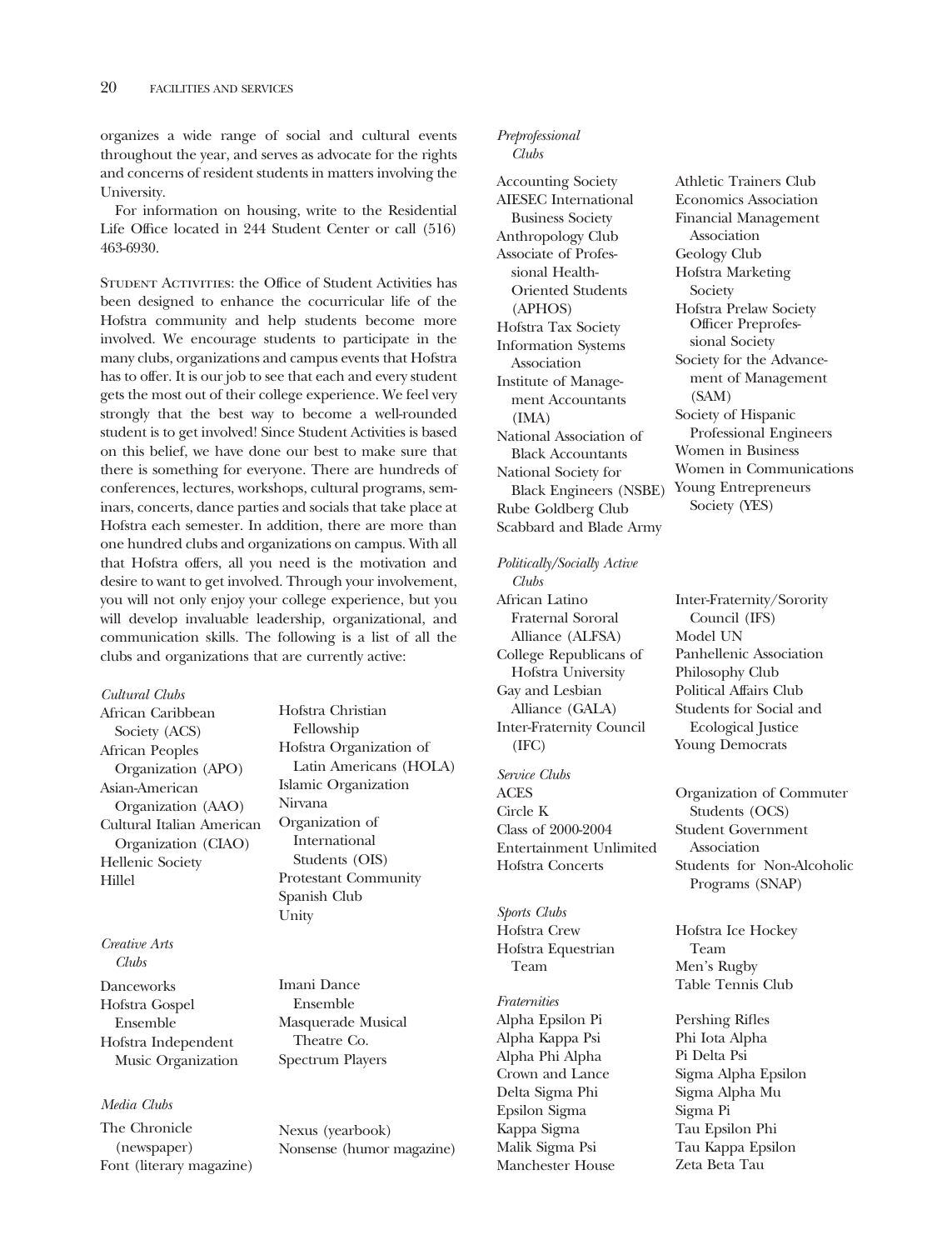*Sororities*  Alpha Epsilon Phi Omega Phi Beta Alpha Kappa Alpha Alpha Phi Phi Sigma Sigma Alpha Theta Beta Delta Chi Delta Sigma Gamma Rho Delta Phi Epsilon Sigma Iota Alpha KDA Sigma Sigma Sigma

If you have any questions or concerns please feel free to contact us at  $(516)$  463-6914 or stop by the office at 242 Student Center. We look forward to meeting you.

STUDENT CENTER: provides the facilities within which the cultural aspects of our academic-social community can develop. It is the focal point of campus community life. Here commuter and resident students meet for meals, socializing, and the business and pleasure of student government, publications, clubs, hobbies and a wide variety of special events.

In addition to dining halls, meeting rooms, the Rathskeller, Service Desk, Bookstore, Student Center Theater, a full service travel agency, a beauty parlor and several congenial lounge areas, the Center houses the following offices: Dean of Students, Office of Student Activities, Office of Residential Life, Office of International Students, Hofstra Cultural Center, Residential Computing, HofstraCard Services, Facilities Management, Office of Event Management, Office of Audio Visual Services, Conference Services, Scheduling, and the Chaplains Offices.

See Food Services and Hofstra USA entertainment center, page 15.

Office of Student Employment: Students who are interested in working on campus while attending classes can take advantage of the large number of part-time jobs that are available throughout the University. The Office of Student Employment provides job information for undergraduate and graduate students.

This Office of Student Employment maintains a listing of positions. To apply for an on-campus job the student should visit the offce located in the Human Resources Center for a referral. Jobs are also posted on the Hofstra website under "Job opportunities."

For information regarding off-campus part-time employment or internships, please see the description for the Career Center.

SWIM CENTER: the indoor Olympic-sized pool, occupies the South wing of the Physical Fitness Center. It includes four diving boards, two moveable bulkheads, which can divide the pool for separate activities and complete support facilities: locker rooms, showers, bleachers and offces. The pool also includes an underwater observation window, the most technologically advanced electronic timing system and accessibility for the handicapped. A complete range of recreational, instructional and competitive aquatic activities are available.

Tutorial Program: the University Tutorial Program is a unit of the Center for University Advisement designed to

provide academic assistance to Hofstra's undergraduate students. Individual and group tutoring is the focus of the program. Students enrolled in the program may request tutorial assistance during a semester for as many as three (3) courses. Students are entitled to a 1 1/2 hour tutoring session per course per week.

Beginning the third week of class, those interested in enrolling in the program may fll out an *Application to Receive a Tutor*, which can be obtained in the Center for University Advisement. Once a completed application has been received, an appropriate tutor is assigned. Tutors are assigned on a *first-come, first-served basis*. The entire application process takes approximately one week. No new applications are accepted during the last month of the semester.

In addition to individual and group tutoring, several academic departments sponsor tutoring in a laboratorytype setting in conjunction with the University Tutorial Program. This arrangement provides students with yet another way to obtain academic assistance. No application is necessary to use these laboratories.

Students enrolled in the NOAH Program receive academic support services through the University Tutorial Program. These services include the assistance of English and reading specialists, as well as individual and group tutoring in all subjects. (A detailed description of the NOAH Program can be found by using the index in this *Bulletin*.

The athletic component of the University Tutorial Program is administered by the University Tutorial Program's academic counselor. Addressing the academic needs of Hofstra's student-athletes and working in conjunction with the Athletic Department, this component includes academic advisement, the monitoring of degree progress, and the Study Hall Program.

Students requiring assistance and/or additional information may contact the University Tutorial Program in 101 Memorial Hall or call (516) 463-3500.

University Club, located in David S. Mack Hall, is a private membership club for members of the Hofstra community (faculty, staff, graduate students, alumni, friends and trustees). The Club offers excellent food, attractive and comfortable meeting and dining facilities as well as special events. The Club is also available on a contract basis for private social functions and business meetings. Located near the entrance to the North Campus.

University Technical Services, located in Butler Annex, is a division of Campus Life responsible for coordinating and approving, for standardization, the purchases of audio-visual and electronic equipment and the maintenance and repair of audio-visual equipment in use by both academic and non-academic departments. The unit installs and repairs all security systems on campus and the interfacing of fre alarm systems to the Hofstra Information Center monitoring station. It designs, installs and repairs audio and video systems throughout the Hofstra community.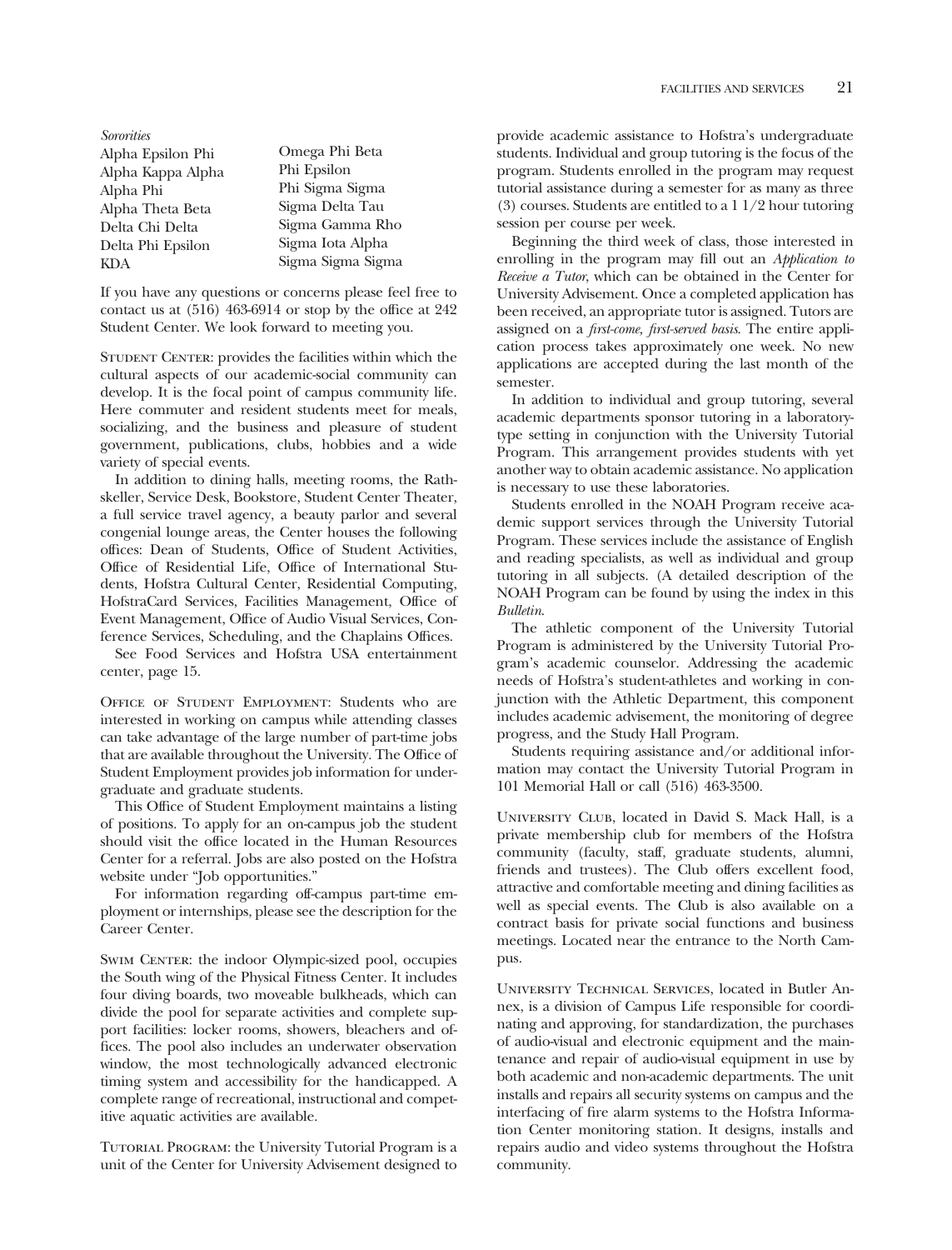WELLNESS CENTER (formerly the Health Center): confidential medical care is provided to Hofstra students at the Hofstra University Wellness Center.

*Health Services:* all students are required to provide a physician's medical history and physical examination which includes the New York State required proof of immunization against measles (two injections), mumps and German measles. Physicians and nurse practitioners are available on a daily basis and hours are posted. Women's health as well as other services are available throughout the week. Nurses are available for emergencies and a physician is on call at all times. If hospital care is necessary, transportation to a local hospital is provided by public safety.

Medical treatment or evaluation is not part of a student's Hofstra record.

During the summer months, the Wellness Center is open Monday through Thursday from 9 a.m. to 5 p.m.; Friday 9 a.m. to 4 p.m. Located on the North Campus, first floor of Republic Hall:  $(516)$  463-6745.

### EDUCATIONAL SERVICES

CENTER FOR GERONTOLOGY: an administrative unit within the School of Education and Allied Human Services which serves as a resource for professionals in the feld of gerontology and related disciplines, as well as senior members of the community and their families. In addition to conferences, workshops, seminars, and informational materials, the Center also provides consultations for community members. The Ruth F. Gold Endowment supports guest speakers on topics of interest to older persons, their families and professionals in the feld. Through the Lazarus Endowment, funding is available for day programs in the areas of Alzheimer's Disease and other dementias.

CERTIFICATION OFFICE: advises undergraduate students regarding the latest New York State certifcation requirements for teachers, school counselors, school psychologists and administrators. In addition, this office is responsible for recommending students for certifcation to the New York State Education Department upon completion of Hofstra's New York State-registered, NCATE-accredited education programs. Certifcation applications must be submitted to the Certification Office during the semester in which students intend to graduate. This office, part of the School of Education and Allied Human Services.

COMPUTER CENTER: located in McEwen Hall, the University Computer Center provides computing services to all sectors of the Hofstra community. The Center's staff is committed to providing professional support for all computing activities on campus.

The Computer Center houses an IBM Mainframe, a DEC Alpha 8400, Sun E220R and E4000 servers sunning Solaris, and multiple Novell and Microsoft 2000 servers, which support more than 3,000 computers in labs, faculty offices, residence halls, and administrative offices.

Student Computing Services manages three conveniently located, open-access campus computer labs. These labs are staffed by trained assistants and are available to all

students with a valid HofstraCard both for general use, including completing class assignments and to increase their personal computer skills.

These labs provide students on campus with access to over 1,000 workstations. Hammer Lab, located on the frst floor of the East Wing of the Axinn Library, is open 24 hours a day; Weller Lab, located in the basement of Weller Hall, contains PCs, while Calkins Lab offers both Macintosh G3s and PCs and is open extended hours.

In addition to these three open-access labs, there are approximately twenty specialized computer labs, which are managed by different departments across campus. These include the Fine Arts Lab (managed by the Fine Arts Department) in Calkins Hall with an extensive collection of multimedia and graphics software, and the Dionne Lab (managed by Faculty Computing Support) in McEwen Hall, a specialty lab featuring the most current multimedia software and hardware. C.V. Starr Hall, which opened in the Fall of 2000, contains ffteen technologyenriched classroom with state-of-the-art computer equipment used for instruction.

Faculty Computing Support (FCS) maintains a large collection of software for student and faculty use. Major programming languages  $(C, C++, Java, Visual Basic,$ COBOL) are supported, as well as popular application software such as WordPerfect and Microsoft Office (Word, Excel, PowerPoint and Access). FCS also offers software and support for multimedia programs, including Adobe Photoshop and Premiere, and Macromedia Director, Flash and Dreamweaver, which are available in select labs.

In addition to serving as a call center for tech support, the Help Desk provides scheduled training seminars and one-on-one training sessions. The Help Desk is open Monday to Thursday, 8 a.m. to 10 p.m., Friday, 8 a.m. to 5 p.m., Saturday, 8 a.m. to 3 p.m. (summer hours are Monday to Thursday 8 a.m. to 7 p.m., Friday 8 a.m. to 4 p.m., closed Saturday) and can be reached at ext. 3-7777.

For more information about training seminars for students, please contact Student Computing Services at ext. 3-3052. For faculty, contact Faculty Computing Support at ext. 3-6894 or via e-mail at FCSTraining@hofstra. edu, or contact the Help Desk at Training@hofstra.edu.

Language Laboratory: offers a variety of opportunities and resources to students of foreign languages, English as a Second Language (ESL) and students enrolled in Hofstra's speech program.

Fifty audio monitoring stations are available for both placement tests and required laboratory work. Hofstra television, original version of foreign flms and live foreign broadcasts are available in 18 audio, video and computer stations. A 32-seat instructional classroom, equipped with audio and overhead video monitors, is available for foreign language and ESL students. Computer-assisted instruction can be obtained through multi-media (CD-ROM: IBM and Macintosh) computer stations and software in the laboratory. Classrooms are available for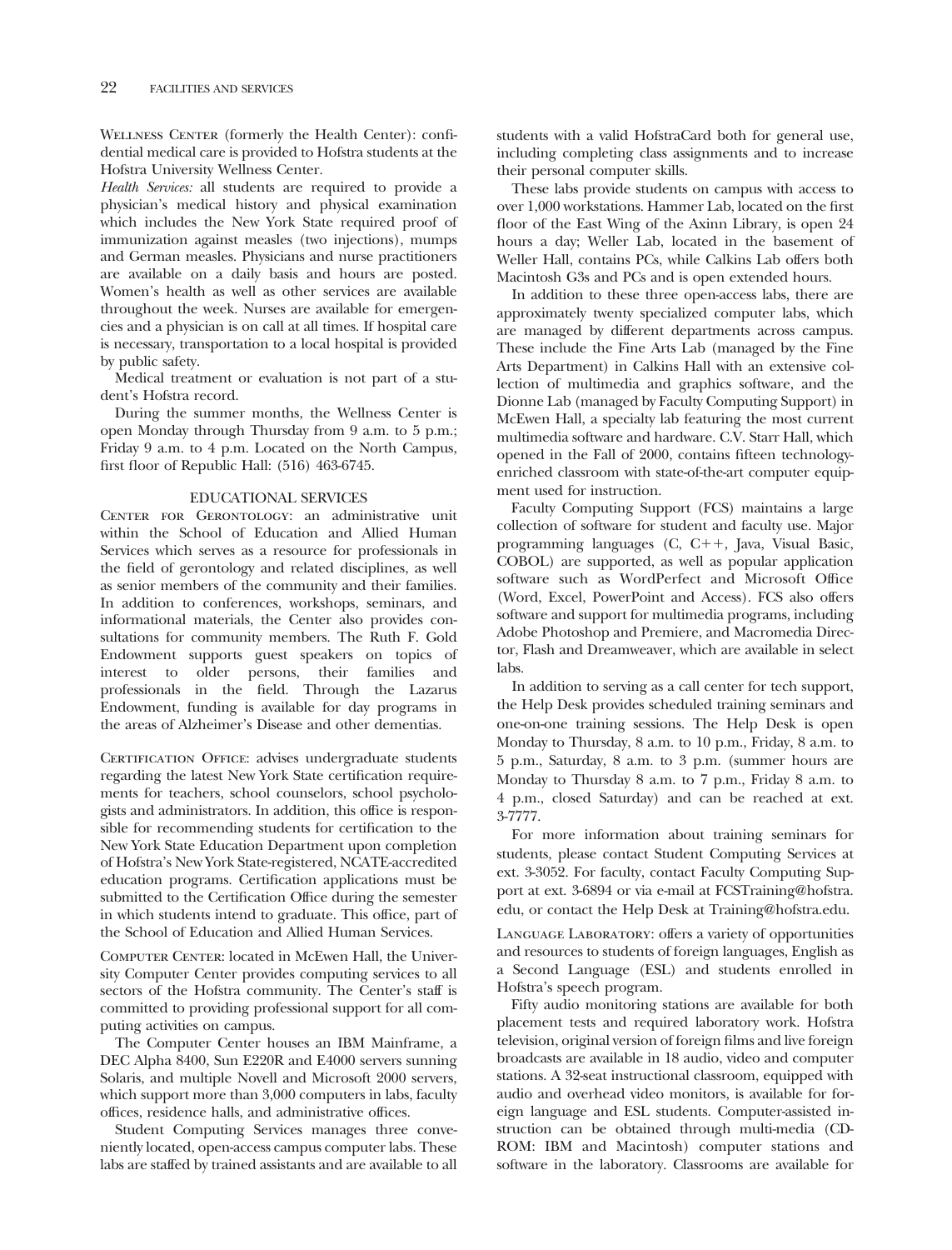both group work and tutoring sessions. Located in the Learning Technology Center, 213 Memorial Hall.

Libraries: Comprised of four libraries and a number of individual collections, the Hofstra University Libraries are found in three locations on campus. The Joan and Donald E. Axinn Library on the south campus houses circulating book and journal collections and the Harold E. Yuker Reference Library. The West Campus Library is located on the University's West Campus, at 619 Fulton Avenue. The Barbara and Maurice A. Deane Law Library is located in the Seryl and Charles Kushner Hall of the Law School. The University Libraries have a total collection of approximately 1.6 million volumes as well as resources in nonprint media. The holdings of the Libraries can be searched through LEXICAT, the online public catalog, which is also available on the World Wide Web.

The Libraries participate in the OCLC online network of approximately 39,517 libraries, in 76 countries. The OCLC computer database which contains bibliographic and cataloging information about the holdings of member libraries and provides extensive research and interlibrary loan data.

*The Barbara and Maurice A. Deane Law Library* contains approximately 475,000 volumes and volume equivalents.

*The Joan and Donald E. Axinn Library's* collections total approximately 900,000 volumes. The circulating book collection is housed on six open stack floors. Many current periodicals are available on open shelves and the remainder of the collection is in closed stacks.

*The Harold E. Yuker Reference Library,* located within the Axinn Library, contains a comprehensive reference collection of over 40,000 volumes. The Reference Library also provides access to electronic resources via the World Wide Web and through a Local Area Network of 43 workstations and standalone PCs. Among the over 90 online index and abstract databases available are: *ABI Inform, America: History & Life, Book Review Digest, Education Abstracts, Humanities, Abstracts, LegalTrac, MEDLINE, PAIS International, PsychINFO, Social Science Abstracts, ValueLine and WorldCat.* Many of these databases are available to Hofstra users from home via the Internet. Full text access is available for *Newsday,* the *New York Times, Global Access*  (annual reports and 10K's), LEXIS-NEXIS Academic Universe, ProQuest, Dow Jones, JSTOR, Project Muse, and Wilson Select and EBSCO. Additional services include interlibrary loan and document delivery.

The Wydler Government Depository, located on the second floor within the Axinn Library, includes 200,000 items in hardcopy and microform, and 60,000 maps. The Curriculum Materials Center, located on the lower level of Monroe Hall, provides a variety of print and non-print materials to students from the School of Education and Allied Human Services. Both of these collections are in open stacks.

Media Services, located on the lower level of Monroe Hall, provides faculty and students with audiovisual services to support classroom instruction. The collection of approximately 5,000 non-print items, which includes

VHS, laser disc and DVD video programs, audio cassettes and CDs, and CD-ROMs, can be searched through LEXICAT. In-house facilities for use of these materials include individual carrels and small-group rooms equipped for use of all formats represented in the collection. A full range of audiovisual equipment can be delivered to most classrooms or checked out by students. Other services provided include overhead transparency and 35mm slide production, in-class audio- and videotaping, audio and video editing and duplication, and 16mm flm to video transfer.

*The West Campus Library* houses Technical Services, the University Archives and the Long Island Studies Institute/ Rare Books and Manuscripts Collections. The University Archives maintains historical noncirculating records of Hofstra University. Offcial publications, audio and video tapes, and papers of selected members of the Hofstra community are available for research use within the Archives. The Archives maintains its own indexes, guides, and shelfists of the collections.

The Department of Rare Books and Manuscripts is the University's repository for rare books, manuscripts, and other research materials. These resources are organized as collections of related information rather than by individual title. Included are notable collections which focus on the art and history of the book, twentieth-century literature, Long Island history, the history of reading instruction, the rise of Nazi propaganda in Germany, and the Avant-Garde movement in art and literature. Items in Special Collections do not circulate.

The Long Island Studies Institute is a cooperative venture of Hofstra University and Nassau County. In addition to publishing books related to Long Island's history, the Institute conducts workshops, conferences and seminars. The Institute also houses two major collections of the study of Long Island's history—Nassau County's Museum Collection and Hofstra University's James N. MacLean Collection of New York State History. Together, these collections constitute a major research repository, consisting of books, photographs, newspapers, maps, census records, genealogies, government documents, manuscripts and audio/visual materials related to the history of New York State, Nassau County, and Long Island. The Institute is open to the general public as well as to Hofstra students and faculty.

Marriage and Family Therapy Clinic: provides clinical services to individuals, couples, and families who are experiencing any type of relationship problem. The Marriage and Family Therapy model is one of empowerment that encourages persons to develop effective ways of achieving fulflling and satisfying relationships. Issues are explored such as: parent/adolescent relationships, anxiety or depression stemming from relationship problems, sex therapy, family therapy with chronically ill family members, bereavement and many others. Groups are also available for men, women, adolescents, singles, divorce, remarriage, etc.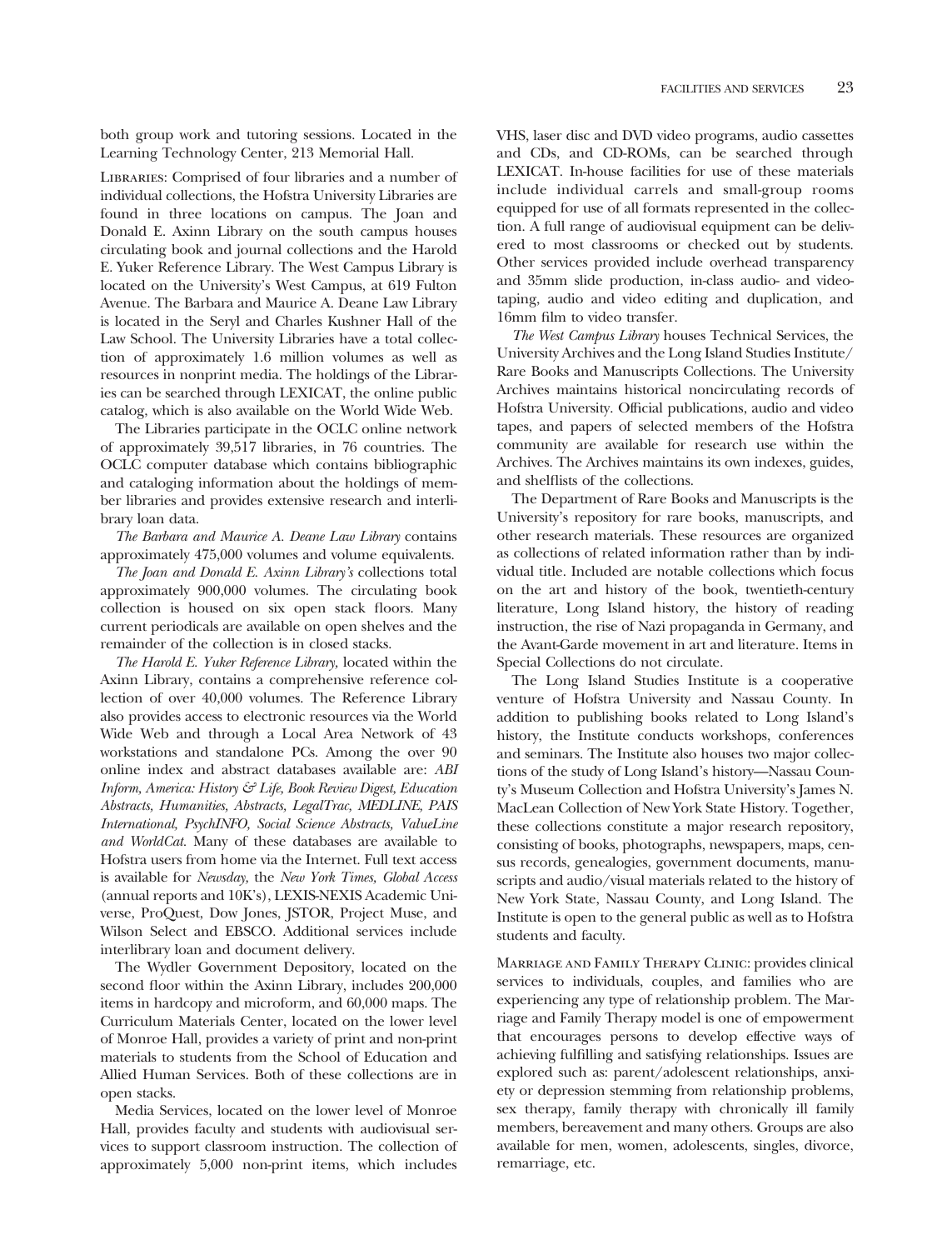The Clinic provides low cost fees to enable all members of the Long Island Community to participate in the Clinic services.

The Clinic is open Monday through Friday, 9 a.m. to 9 p.m., and Saturday, 9 a.m. to 4 p.m. The Marriage and Family Clinic is located in the Saltzman Community Services Center.

Psychological Evaluation, Research, and Counseling Clinic: offers diagnostic, counseling and therapy services to children, adolescents, adults and families exhibiting a wide variety of problems related to learning, job performance, personal adjustment, stress and family harmony. The Clinic is staffed by supervising psychologists and graduate students in the clinical and school psychology and school/community psychology doctoral programs.

Low cost fees enable the Clinic to provide important psychological services to the Long Island community.

The Roman Scholarship Fund has been established for counseling sessions for abused people of both sexes and all ages who are clients of the Abuse Center, a division of the Psychological Evaluation, Research, and Counseling Clinic.

The Clinic is open Monday through Friday from 8:30 a.m. to 9 p.m.; Saturday from 8:30 a.m. to 4 p.m. and is located in the Saltzman Community Services Center.

THE LITERACY STUDIES RESOURCE CENTER: maintained by the Reading Program as part of its graduate program as well as a university and community resource. The Center was established as a satellite of the Educational Retrieval and Information Center (ERIC) by the national government. It has expanded into a resource which has a small circulating collection of research materials related to reading, linguistics and cognitive psychology as well as a large reference unit. Users may fnd research material in reading dated as far back as 1893.

The Center is open to the public Monday through Thursday, 9 to 5 p.m. and Friday, 9 to 4 p.m. It is staffed by doctoral students and faculty from the Reading Program.

Reading/Writing Learning Clinic: located in the Saltzman Community Services Center, provides childfriendly, family-friendly professional reading and writing evaluations. The evaluation culminates with the development of a "biographic literacy profle," which provides a detailed appraisal of a learner's reading and writing strengths. The profle is useful for parents and teachers who wish to understand how a learner makes use of reading strategies and uses literacy to solve problems. The profle is also helpful *when advocating for a learner is necessary* in the education decision-making process. The Reading/Writing Learning Clinic also provides a variety of reading and writing courses designed to foster and support literacy growth and to build confdence in a learner's reading and writing abilities. Services are provided directly by New York State certifed literacy specialists, for children, adolescents and adults. Graduate students serve as interns at the Clinic to fulfll practica requirements.

Special Education and Rehabilitation Center: an administrative unit within the areas of Special Education and Rehabilitation Counseling, is concerned with research and special projects in rehabilitation counseling and in the education of children and adults with disabilities. Center activities include short term training institutes, consultations with schools and agencies in the community, research and demonstration projects.

Speech-Language-Hearing Clinic: provides diagnostic, therapeutic, counseling and referral services to children, adolescents and adults exhibiting a wide range of speech, language communicative disorders. Comprehensive audiological evaluation, hearing-aid evaluation and aural rehabilitation programs are offered.

The services of the Clinic are available to Hofstra students, faculty, staff and to the community at large. Referrals by self, faculty or other professionals are accepted. The Clinic is staffed by certifed professionals who provide direct supervision to graduate students fulflling practica requirements.

The Clinic, located in the Saltzman Community Services Center, is open Monday through Thursday, 9 to 5 p.m.; Friday, 9 to 4 p.m.; some evenings until 8 p.m. and Saturday mornings.

The Speech-Language-Hearing Clinic is fully accredited by the Professional Services Board of the American Speech-Language-Hearing Association.

WRITING CENTER: administered by the English Department, is located in room 208 Calkins Hall and offers free, one-on-one instruction concerning challenges such as writer's block, essay organization, and revision. Tutors assist students working on critical essays or research papers for their courses as well as cover letters or personal statements for applications to graduate schools or employers. Rather than proofreading papers for students, tutors teach students to identify errors, edit, and revise their own writing. In this way, tutors work to produce better writers as well as better writing. Students enrolled in English Composition courses receive guidance from their instructors and, if they need additional help, can enroll in one-credit tutorials, such as English 1A or 2A. Consequently, although the Writing Center serves the entire Hofstra University community, tutors do not work with students on assignments for composition courses. For further information, please contact the Center by telephone at 463-5463 or by e-mail at enghofwrit@hofstra.edu

# CULTURAL RESOURCES

THE HOFSTRA CULTURAL CENTER (HCC) is an internationally renowned organization which includes a Conference and Symposia Program, a Theater Program, a Music Program, the Hofstra Museum, and the publications of the proceedings of the Hofstra Cultural Center conferences and the scholarly journal *Twentieth-Century Literature*. The activities of each of these units augment the offerings of the academic departments of the University.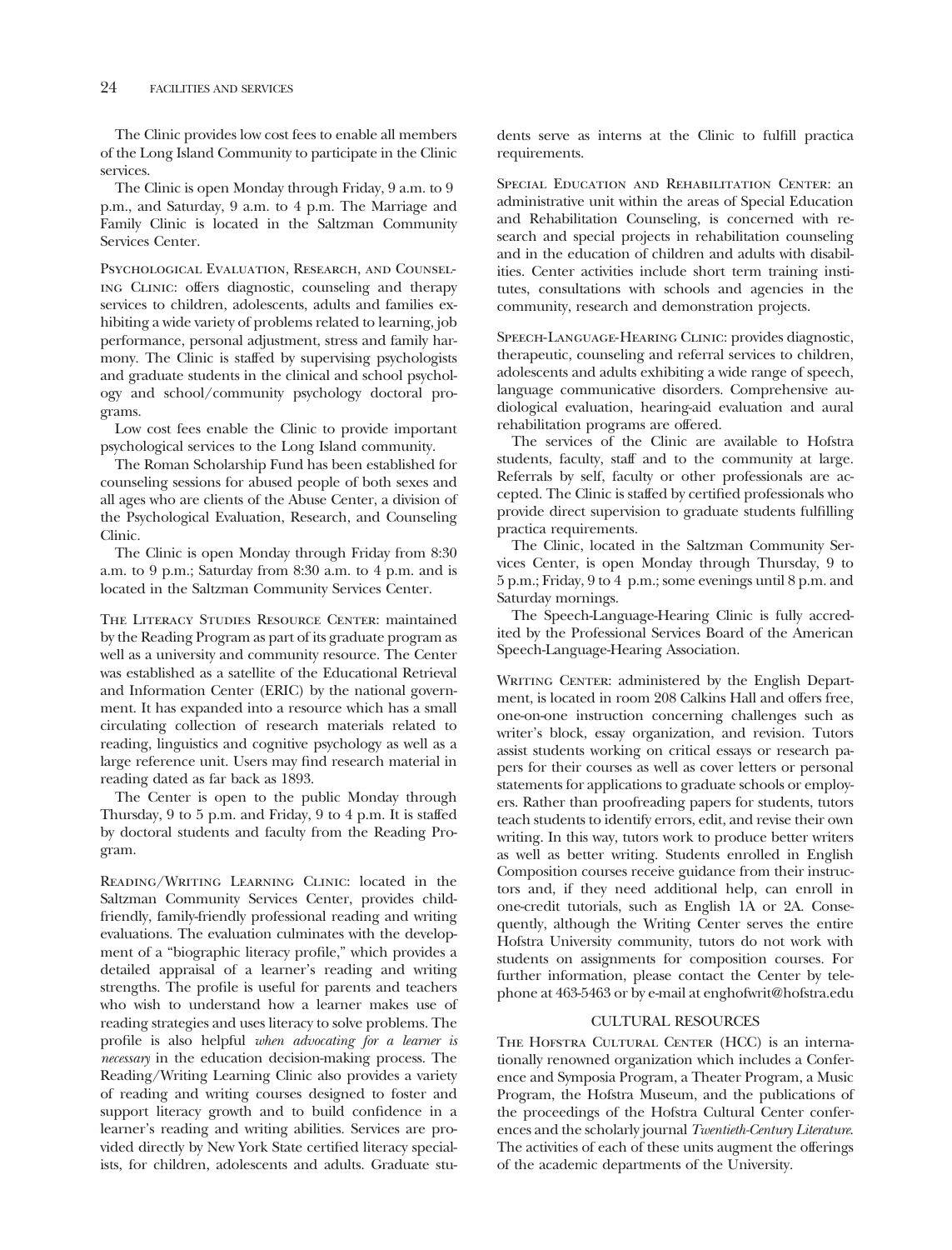*The Conference and Symposia Program* develops educational programs related to the cultural and interdisciplinary experience of students, faculty, staff, alumni and international scholars; plans and coordinates conferences in the felds of the humanities, business, law and the sciences to promote the University as an international arena of scholarly thought and to foster Long Island as a cultural entity. The Center sponsored more than 100 conferences and has won international recognition for its Women Writers' Conferences and for its Presidential Conference Series, which started in 1982 with the Franklin D. Roosevelt Centennial Conference, continued thereafter, with conferences on Harry S. Truman, Dwight D. Eisenhower, John F. Kennedy, Lyndon Baines Johnson, Richard Nixon, Gerald R. Ford, Jimmy Carter, Ronald Reagan, and George Bush. A regular series of conferences on popular culture personalities have also been included with conferences on Babe Ruth, Frank Sinatra, Bing Crosby, Louis Armstrong and George Gershwin. Forthcoming conferences will focus on Primo Levi, Sacco and Vanzetti, the Broadway musical and the flms of Jean Cocteau.

*The Theater Program* of the Hofstra Cultural Center was founded in 1985, and offers a series of performances during the fall and spring semesters, often designed to augment conferences organized under the auspices of the Conference and Symposia Program. Casts may include students, faculty, members of the administration, alumni as well as performers from the local community and professional guest artists. The Theater Program also includes *Hofstra USA Productions,* founded in 1983.

*The Music Program* of the Hofstra Cultural Center includes *The International Concert Series* and special musical events in conjunction with conferences and symposia. The Hofstra Cultural Center arranges concerts on campus and has developed exciting working relationships with the Consulates of Austria, Germany, Israel, Italy, The Netherlands, France, and many other countries. Musicians from these countries perform on campus as part of the International Concert Series.

The Conference and Symposia Program, the Theater Program and the Music Program maintain offices in the Student Center.

*The Hofstra Museum* includes three dedicated indoor exhibition spaces and the outdoor sculpture on Hofstra's north and south campus areas. It has been honored with accreditation by the American Association of Museums for maintaining the highest standards in Hofstra's continuing effort for excellence in art and artistic endeavors. The Hofstra Museum collection of more than 4,000 objects is one of the most valuable at a university in the greater New York area and contains major works of art, specializing in modern European and American painting, sculpture, photographs and prints as well as Asian, Oceanic, African and Pre-Columbian art. The Museum is responsible for over 65 pieces of outdoor sculpture in various locations throughout the 240 acre campus. Walking tour maps can be found in the galleries. The Museum coordinates about 12 exhibitions annually and provides occasional special lectures and accompanying programs.

When possible, the Museum coordinates exhibitions to receive educational support through the Conference and Symposia Program.

The dedicated exhibition areas of the Hofstra Museum include the Emily Lowe Gallery; the David Filderman Gallery and the Rochelle and Irwin A. Lowenfeld Conference and Exhibition Hall.

David Filderman Gallery (Axinn Library, 9th floor) presents exhibitions often related to University conferences, seminars, lectures and courses. Exhibitions contain works from the Axinn Library, from holdings of other institutions and individuals and from the Museum's permanent collections. Hours: Monday though Friday, 9 to 5 p.m.; Saturday and Sunday, 1 to 5 p.m.

*Emily Lowe Gallery* (Lowe Hall) offers a wide variety of programs in the visual arts which deal with contemporary and historical issues. Each academic year, major temporary exhibitions serve the educational programs of the University. The Gallery also houses the permanent art collection. Hours: Tuesday through Friday, 10 to 5 p.m.; and during exhibitions, the Gallery is open on Saturday and Sunday, 1 to 5 p.m. Summer hours, when exhibits are being held (June-August): Monday through Thursday, 10 to 4 p.m. The main offices of the museum are housed in Emily Lowe Gallery; Office hours are Monday through Friday, 9 to 5 p.m.

*Rochelle and Irwin A. Lowenfeld Conference and Exhibition*  Hall, 10th floor, Axinn Library, houses exhibitions from the University's art collection and other sources. Hours: Monday through Friday, 10 to 5 p.m.; Saturday, Sunday, 1 to 5 p.m.

*The Long Island Studies Institute*, in addition to its research collections, sponsors workshops, meetings, conferences and publications pertaining to Long Island and its heritage.

*Twentieth-Century Literature* is a scholarly and critical journal entering its forty-sixth year of publication. It is published four times a year and includes articles on all aspects of modern and contemporary literature, including articles in English on writers in other languages. Edited at Hofstra, the journal publishes the works of scholars throughout the United States and abroad. Each year the *Andrew J. Kappel Twentieth-Century Literature* prize of \$500 is awarded for the outstanding essay submitted to the journal.

Institute of the Arts: provides broad cultural programs for the beneft of University and community audiences. The Institute supports interdisciplinary programs that relate to and serve the creative and performing arts.

Musical Organizations: all musically qualifed students are invited to join the musical organizations on campus: University Concert Band, Symphonic Wind Ensemble, Orchestra, Mixed Chorus, University Chorale, Collegium Musicum, Opera Theater, Jazz Ensemble, New Music Ensemble, Flute Ensemble, String Ensemble, Brass Ensemble, Percussion Ensemble and the Chamber Singers. Details regarding auditions, rehearsal schedules, etc., are available from the Music Department. Semester-hour